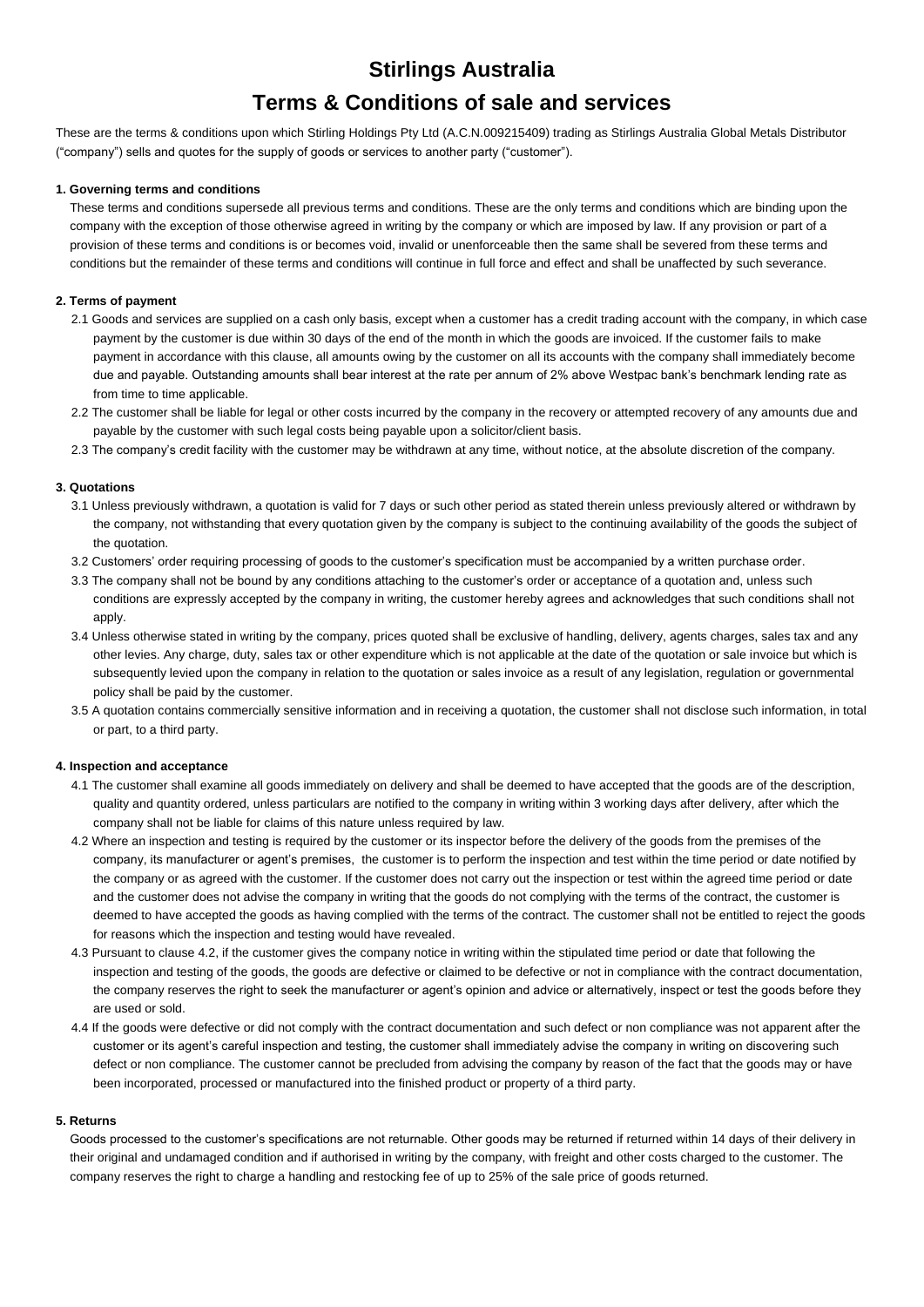## **6. Passing of property and risk**

- 6.1 The goods supplied by the company to the customer or those goods processed to the customer's specifications from materials supplied by the customer shall be at the customer's risk immediately upon the goods being loaded on to the vehicle effecting delivery to the customer or upon the goods being placed in the customer's custody or the goods being moved at the customer's direction (whichever is the sooner) provided that where goods are being delivered by the company or any agent, employee, sub-contractor, invitee or servant of the company the goods shall be at the customer's risk from the time where unloading commences at the customer's premises or where unloading commences at a place designated by the customer.
- 6.2 Legal ownership in the goods shall not pass to the customer until those goods and other goods supplied by the company to the customer have been paid for in full.
- 6.3 Until such payment referred to in clause 6.2 hereof has been made the customer holds the goods as bailee for the company and shall safely and securely store the goods in such a manner to clearly identify that they are the property of the company. Until legal ownership passes to the customer the customer must keep the goods free from any charge, lien or other encumbrance.
- 6.4 The customer may use, incorporate with other materials or agree to sell the goods in its possession in the ordinary course of its business notwithstanding that the legal ownership in the goods has not passed.
- 6.5 Where the customer sells any of the goods before legal ownership in the goods has passed to it, the customer shall keep apart and hold on trust for the company such part of the proceeds of such re-sale as represents the amount owed by the customer to the company in respect of the goods sold.
- 6.6 Where payment is not received by the company by the due date or in the event of a receiver being appointed to the customer, or a petition being presented for the winding up of the customer or the customer being declared insolvent or bankrupt, the customer shall, should the company so require, deliver up the goods to the company failing which the company by its servants or agents is hereby irrevocably authorised to enter any premises of the customer where the goods may be situated and take possession thereof. The company shall not be liable for any costs, losses, damages, expenses or any other moneys or losses suffered by the customer as a result of the company taking repossession of the goods. The customer further agrees to indemnify the company against all claims against the company arising from the company taking repossession of the goods.
- 6.7 In the event of the company being unable to recover the goods pursuant to clause 6.6 hereof the company shall be entitled to maintain an action for the sale price of the goods notwithstanding that it retains legal ownership of the goods pursuant to clause 6.2 hereof and all legal costs and expenses incurred by the company in the recovery of any unpaid account shall be paid by the customer with such legal fees to be charged on a solicitor/client basis.

## **7. Delivery of goods**

- 7.1 Dates for delivery of goods are given for information purposes only and shall not form part of the contract of sale. Any delay in the delivery of goods does not constitute a breach of contract and the customer is not entitled to nullify the contract or to any other redress or compensation unless guaranteed in writing in the contract documents by the company.
- 7.2 The company shall make all reasonable efforts to deliver goods on the date agreed between the parties, but shall not be responsible for any consequential, indirect or other loss arising as a result of any failure by the company to deliver the goods at any agreed time or within a reasonable period.
- 7.3 If in the performance or observance of its obligations the company is prevented, restricted or affected by reason of a force majeure including strike, lockout, industrial dispute, raw material shortage, breakdown of plant, transport or equipment, late receipt of customer's specifications, delay caused by any agent, sub-contractor or supplier with the manufacture, processing or delivery of the goods or any other cause beyond the reasonable control of the company, the company may extend the time for the delivery for a reasonable period or may notify the customer that it is unable to fulfill all or part of the contract and may cancel the contract in whole or in part without incurring any liability whatsoever.
- 7.4 If the delivery of the goods is delayed or likely to be delayed by reason of the factors in clause 7.3, and the delay is likely to continue for an extended period of time that the customer is required to purchase substitute goods and the customer provides evidence that its operations are seriously affected or being in breach of a contractual agreement with a third party, the company at the request of the customer in writing, may agree to the cancellation of the delivery of the goods.
- 7.5 The method of delivery of the goods will be at the company's discretion and at the cost of the customer unless as specified under the terms of the contract. The company reserves the right to charge the customer any charges or costs incurred including for storage of the goods, demurrage tariffs, delayed or non acceptance of the goods by the customer and for any unforeseen requirements not stipulated in the contract documentation.
- 7.6 Where the customer does not take delivery when the goods are ready, the company shall be entitled to store the goods without liability and in the open if necessary, at the customer's cost and risk.
- 7.7 Unless otherwise agreed, goods supplied shall be of merchantable quality and all standards including but not limited to tolerances of dimension, strength and weight, shall be of such standard as the company generally applies to such type of goods.
- 7.8 Unless otherwise specified by the company the quantity supplied may vary by up to 10% over or under the quantity ordered.

## **8. Warranty and indemnities**

- 8.1 Subject to the standards and technical specifications of the goods supplied, the company does not authorise or make any undertaking as to the quality of the goods or their suitability for any application. The customer is responsible for satisfying itself that the goods are suitable for their intended use or application before incorporating, processing or manufacturing them for such purposes or use.
- 8.2 Not withstanding any other provision of these terms and conditions, subject to the qualifications contained in the Trade Practices Act 1974, if the company is liable for breach of a condition or warranty implied by this Act, the company's liability for such breach including location of any defect shall be limited to: (a) in the case of goods, as determined by the company, any one of: (i) the replacement of the goods; (ii) the repair of the goods; (iii) the payment of the cost of replacing the goods or of acquiring equivalent goods; or (iv) the payment of the cost of having